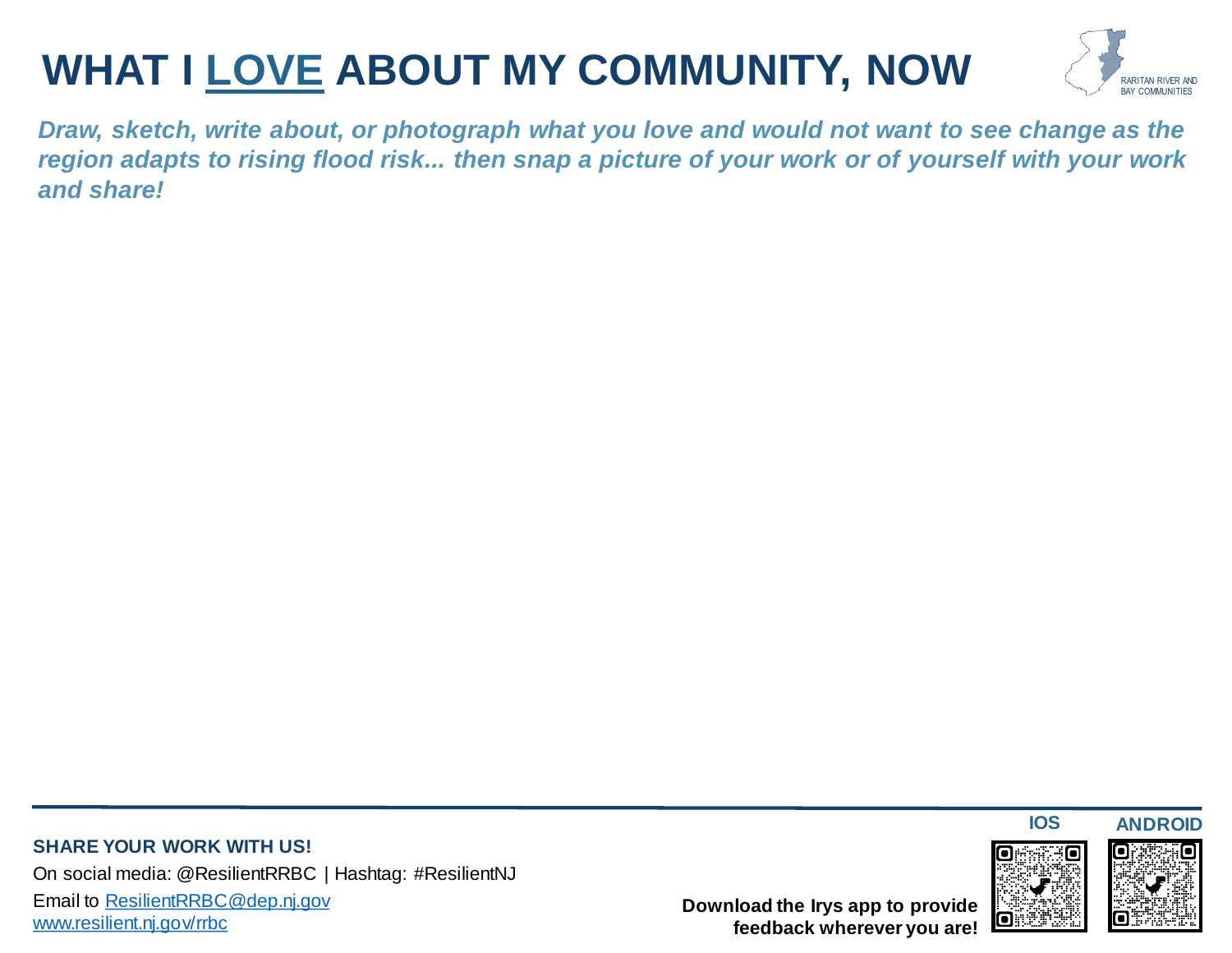### **HOW FLOODING HAS AFFECTED ME**



*Draw, sketch, write about, or photograph how flooding has affected your life, your community, or where you have seen flooding... then snap a picture of the drawing or of yourself with the drawing and share!*

#### **SHARE YOUR WORK WITH US!** On social media: @ResilientRRBC | Hashtag: #ResilientNJ Email to [ResilientRRBC@dep.nj.gov](mailto:ResilientRRBC@dep.nj.gov) [www.resilient.nj.gov/rrbc](http://www.resilient.nj.gov/rrbc)

**Download the Irys app to provide feedback wherever you are!**





**IOS ANDROID**